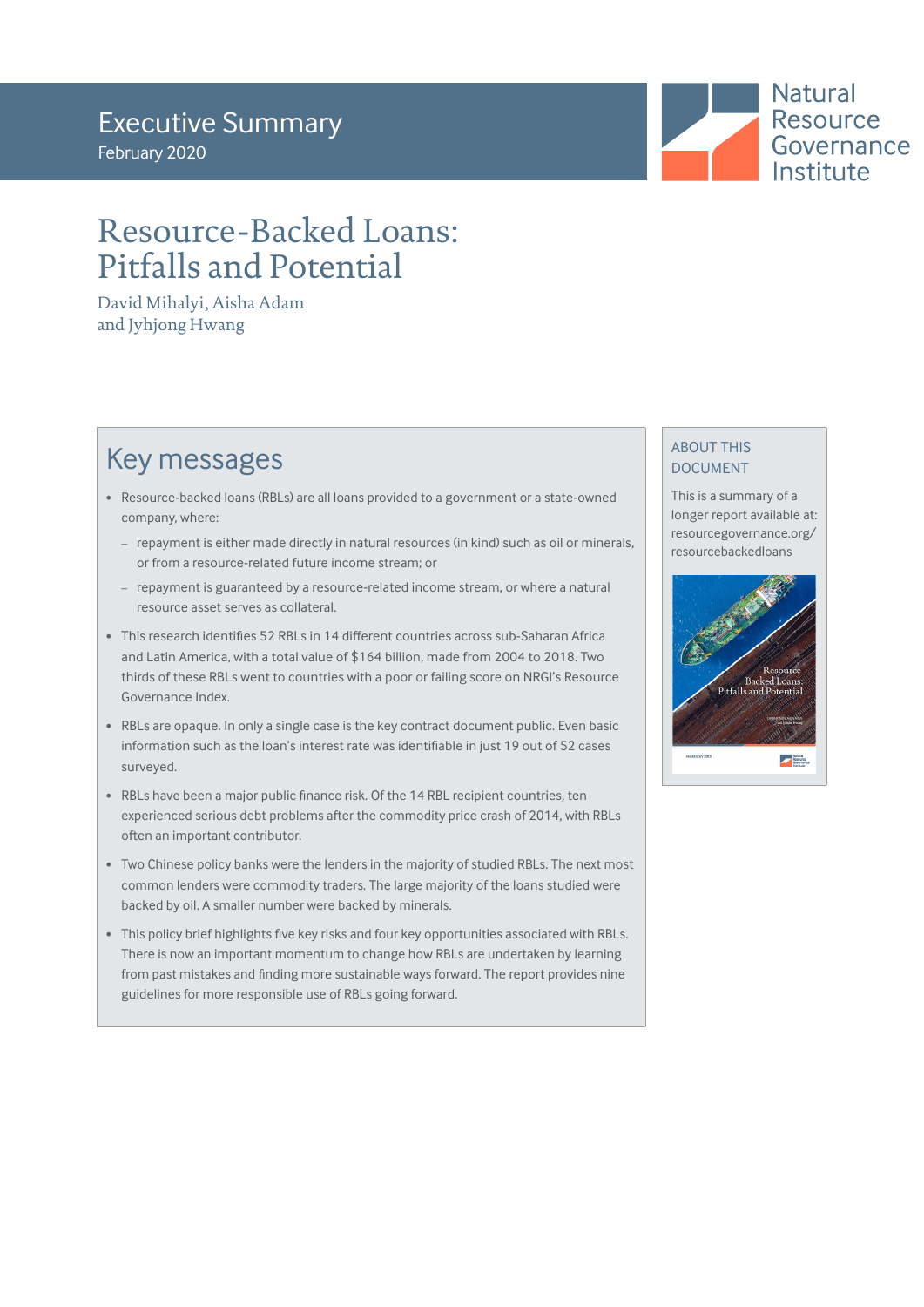## RESOURCE-BACKED LOANS: RISKS AND OPPORTUNITIES



## INTRODUCTION

To finance their progress, developing countries must inevitably find ways to overcome challenges. One major issue that these countries face is that investors often perceive developing countries as carrying a high financial risk, which limits their ability to access to international capital markets. In the natural resource boom that started at the turn of the millennium, a new financing model has become a popular way to circumvent these risks. In this financing model—called "resource-backed loans" (RBLs)—countries access finance in exchange for, or collateralized by, future streams of income from their natural resource wealth.

In our definition, RBLs are all loans provided to a government or a state-owned company, where:

- repayment is either made directly in natural resources, that is, in kind, or from a natural resource-related future income stream, or
- repayment is guaranteed by a natural resource-related income stream, or a natural resource asset serves as collateral.

We review countries' past experiences with RBLs across sub-Saharan Africa and Latin America from 2004 to 2018. We aim to identify risks and opportunities RBLs pose and to provide recommendations for countries considering taking RBLs in the future. Our analysis relies on data collected by NRGI as well as Boston University Global Development Policy Center and the Johns Hopkins SAIS China-Africa Research Initiative (CARI) and the Inter-American Dialogue.

Our dataset is by no means comprehensive. The RBL landscape remains largely opaque, with limited information available about the terms, and at times even the existence, of RBLs. The dataset, and therefore our analysis, is limited by the information that is publicly available.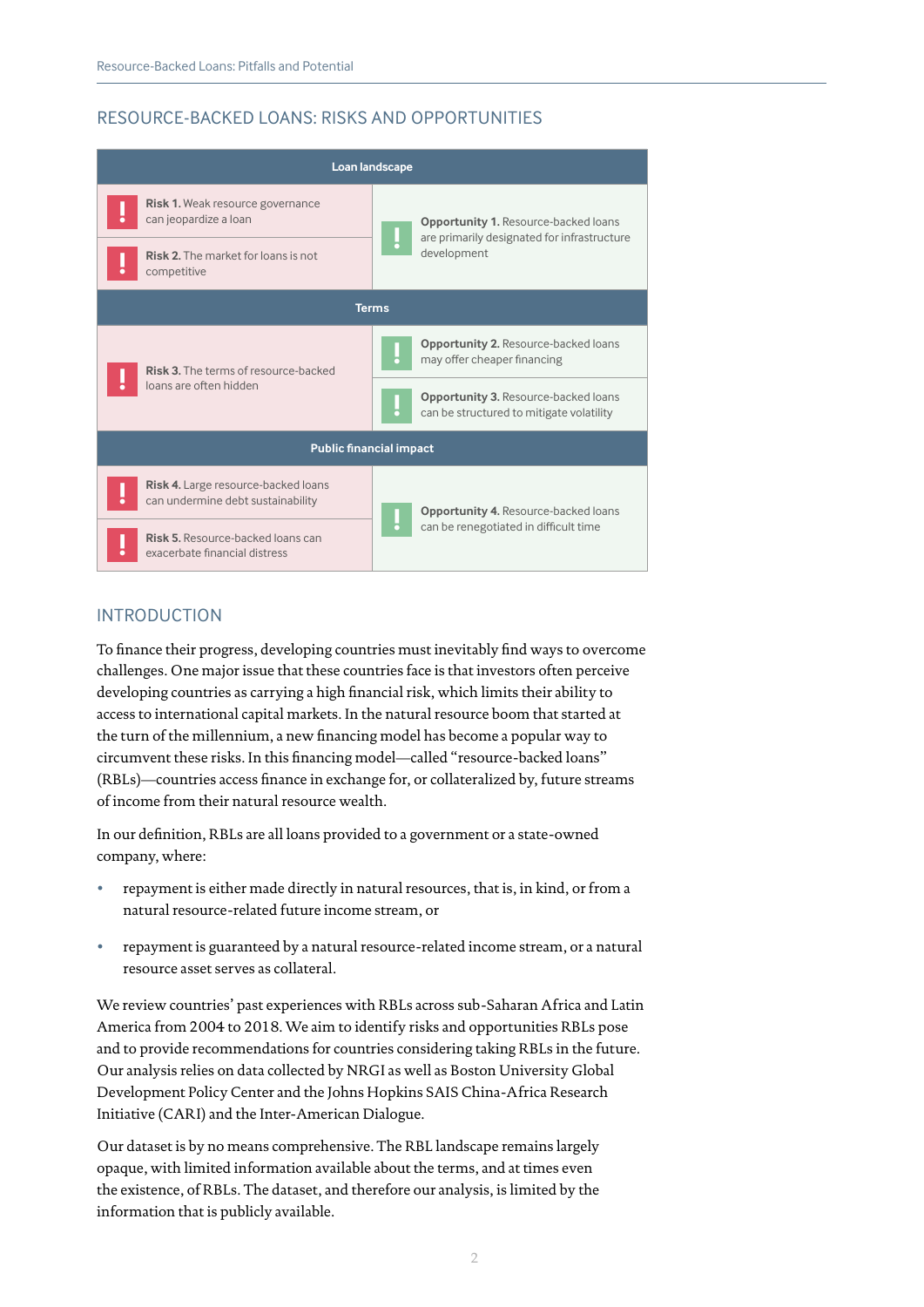## FINDINGS

We identified 52 RBLs, 30 of which were taken by countries in in sub-Saharan Africa and 22 in Latin America. They are distributed across 14 countries in the two regions. Thirty-eight were lent by Chinese policy banks, seven are from commodity traders, four are from other Chinese state-owned enterprises, one is from Korea Exim, one is from Nigeria and one is from Rosneft. Forty-three of the loans are backed by oil, six by various minerals, two by cocoa, and one by tobacco. The total loan amount represented in our dataset is \$164 billion, of which \$66 billion went to Africa and \$98 billion to Latin America.

Our review of country experiences, which we discuss in detail in the policy brief, highlights five key risks and four key opportunities associated with RBLs. We also discuss the overall RBL landscape, the terms of RBLs and their public finance impact.

## THE RESOURCE-BACKED LOAN LANDSCAPE

In this first section, we discuss which countries and which entities within them tend to enter into RBLs. We next review the main lending entities and finally, we identify how countries are spending funds received through RBLs. We highlight two important risks: first, that the borrowers generally have weak governance and second, that there is little competition between the lenders. We also show that most RBLs within our dataset are earmarked for investments, rather than directed towards consumption.

## **! Risk 1. Weak resource governance can jeopardize a loan**

Sub-Saharan African and Latin American countries that receive loans generally exhibit weak resource governance. Two-thirds of the RBLs in our dataset are going to countries with poor or failing scores on the Resource Governance Index. In forty percent of cases, the borrowing entity within the country is a state-owned enterprise, which is often a source of opacity and off-budget spending.



#### Resource Governance Index scores of resource-backed loan borrowers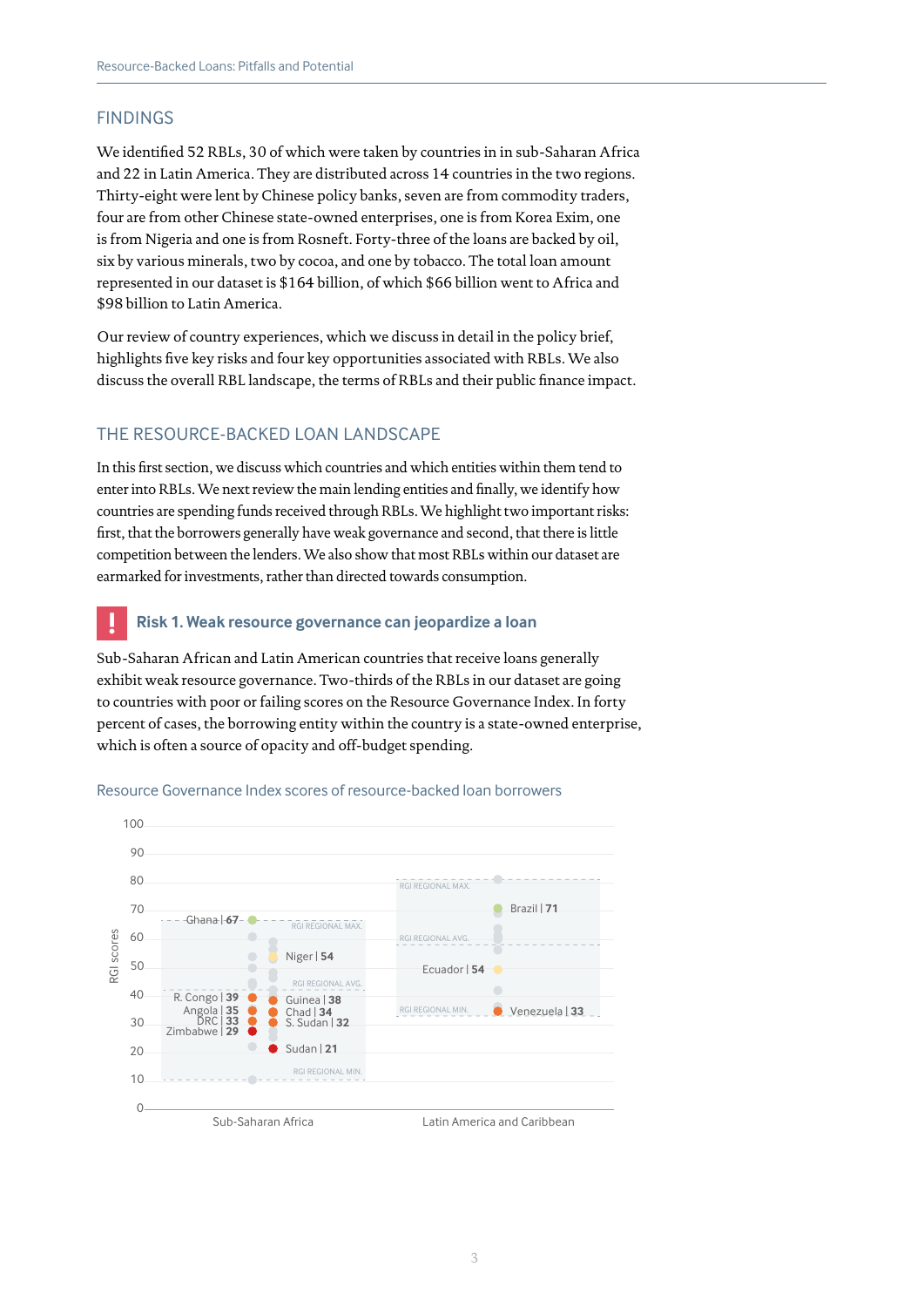## **! Risk 2. The market for loans is not competitive**

There are very few entities offering RBLs. The main lenders are two Chinese policy banks (CDB and Eximbank) and, to a lesser extent, commercial commodity trading companies. We document how interconnected their lending is with their other involvement in a country's resource sector, and that we found no evidence of countries using competitive processes to acquire RBLs.





## **! Opportunity 1. RBLs are primarily designated for infrastructure investment**

Across our dataset, more than 85 percent of RBLs (and over 90 percent in RBL value) were earmarked towards capital spending, which includes roads, the oil sector, energy and housing projects. Accordingly, RBLs can be an opportunity to get governments to commit proceeds derived from natural resources to productive investment rather than recurrent expenditures. That said, some of the loans, especially from commodity traders, are either not earmarked (e.g., are used for general budget support) or we were not able to ascertain what they were meant for.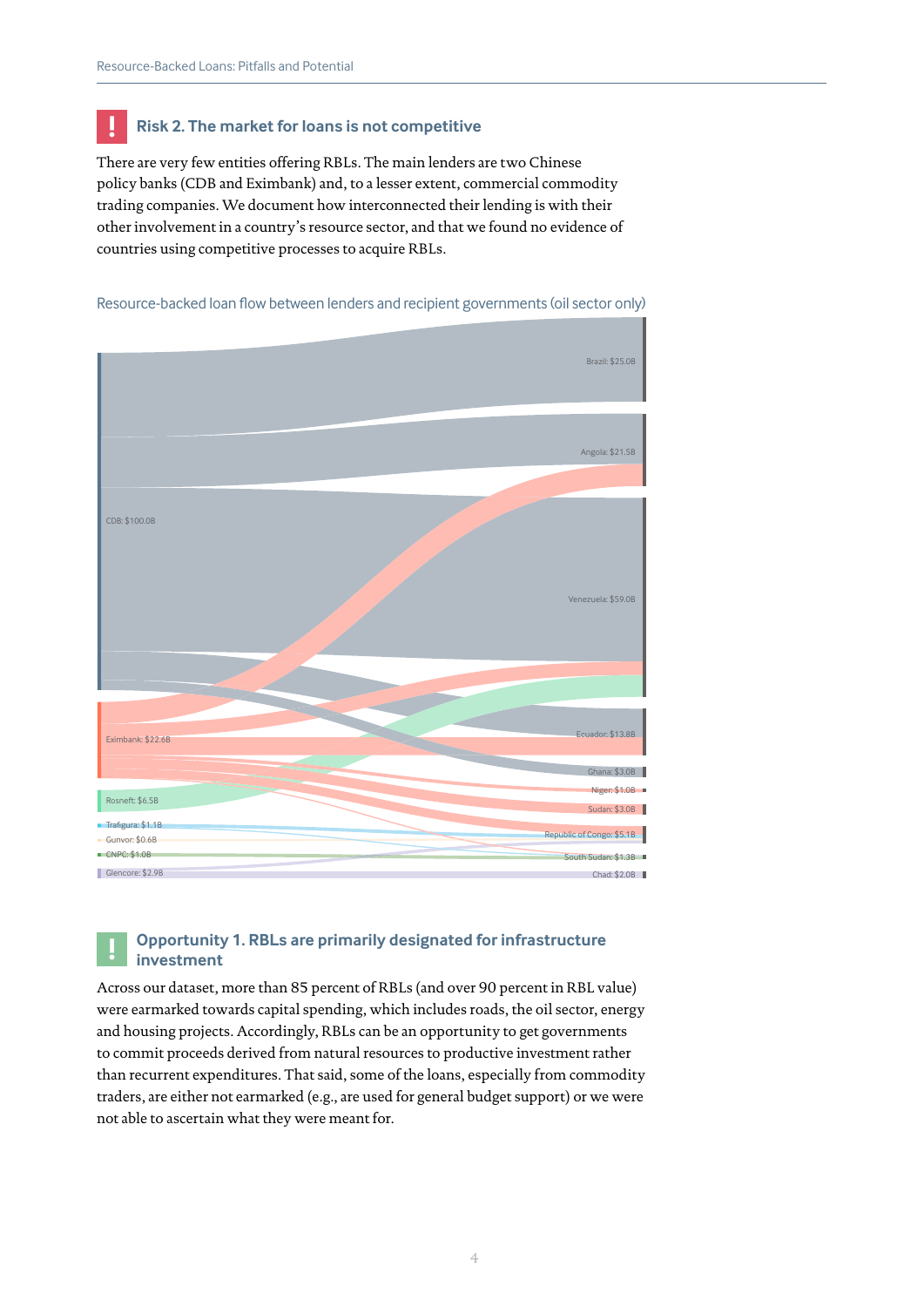### TERMS OF RESOURCE-BACKED LOANS

In this section, we review what is known about the terms of individual deals. First, we discuss the lack of transparency surrounding the deals and how it limits our understanding. Next, we present a short analysis of observable terms, highlighting the rather favorable (at least at face value) lending terms of RBLs from China to sub-Saharan Africa. Finally, we draw attention to some distinct and potentially beneficial features of certain types of RBLs.

## **! Risk 3. The terms of RBLs are often hidden**

There is a severe lack of transparency surrounding RBLs. In only a single case is the main contract document public and key contractual terms are seldom available. We could only identify basic information, such as the interest rate, for 19 of the 52 cases that we surveyed. Information on loan collateral arrangements and the mode and schedule of repayment are rarely made public. Often information is only revealed once repayment problems emerge.

## **! Opportunity 2. RBLs may offer cheaper financing**

Based on the terms that we could observe, rates are relatively favorable for RBLs from China, as compared to other sovereign debt. The rates for shorter-term loans from commercial commodity traders are seldom available, but limited evidence suggest they are not favorable. A comparison based on headline lending terms would have serious limitations because of the lack of data and because RBLs are often part of multi-faceted deals that impact various parts of a country's economy.

## **! Opportunity 3. RBLs can be structured to mitigate volatility**

Some RBLs have a repayment structure that effectively enables the government to pay less in monetary terms when commodity prices (or production levels or profits) are low, and repay the loan quicker when conditions are favorable.

## THE PUBLIC FINANCE IMPACT OF RESOURCE-BACKED LOANS

## **! Risk 4. Large RBLs can undermine debt sustainability**

RBL are often very large in proportion to the recipient country's economy. Across the fourteen countries with RBLs in our dataset, ten countries experienced serious debt problems after the commodity price crash, with RBLs often being an important contributor.

## **! Risk 5. RBLs can exacerbate financial distress**

Because RBLs are often repaid in-kind and may have collateral attached. This can complicate debt restructuring and leave traditional lenders at a disadvantage, which may make them reluctant to lend to RBL countries, potentially exacerbating the debt distress.

## **! Opportunity 4. RBLs can be renegotiated in difficult times**

The mutual interdependence between RBL borrowers and lenders and the difficulty lenders can have enforcing RBL collateral has led to many RBLs being successfully renegotiated. This shows that countries are not always trapped in unfavorable loan terms until their debts are fully repaid.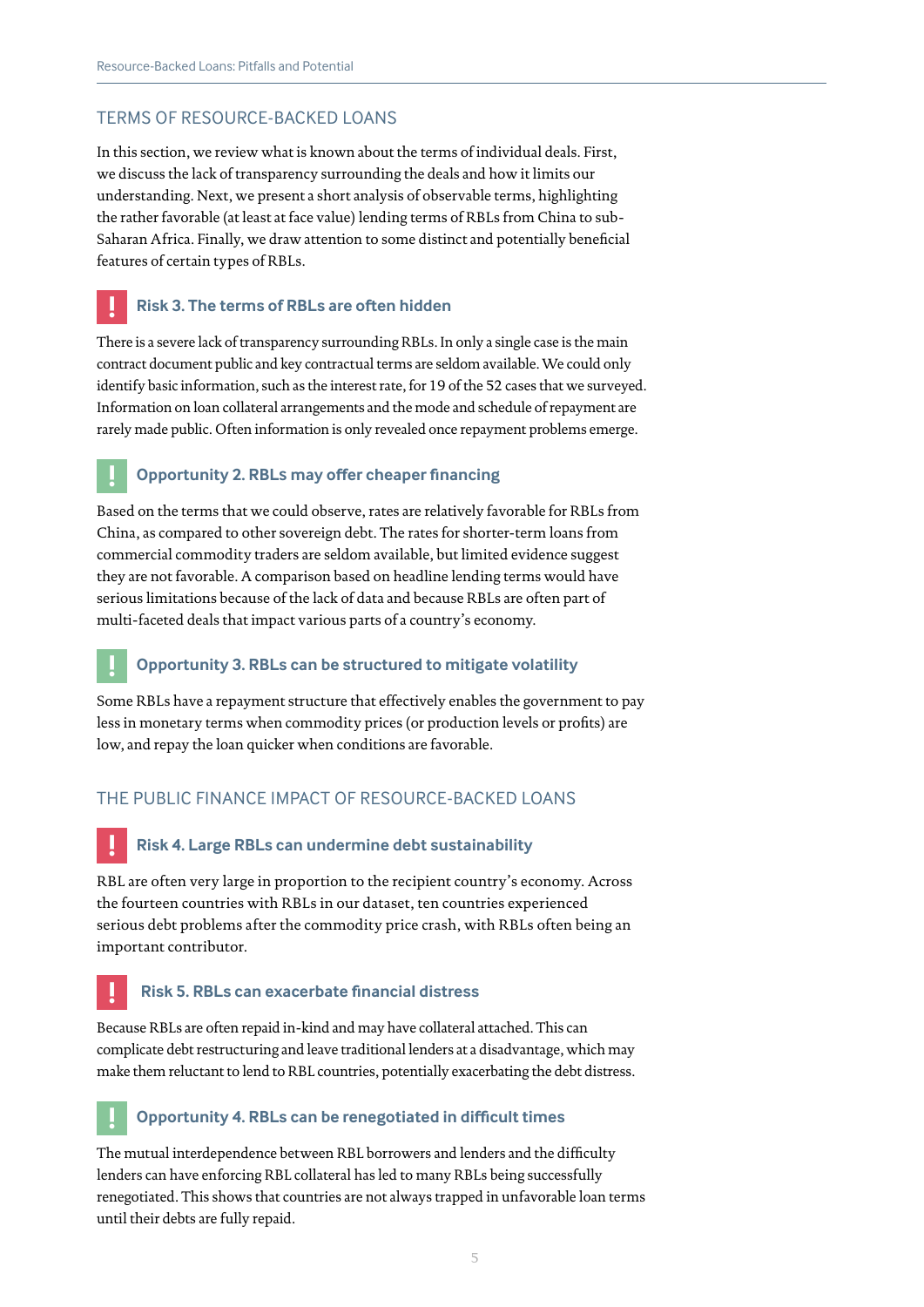## POLICY RECOMMENDATIONS

There is now momentum to assess this experience with RBLs to assist countries in determining if and how they should enter into RBLs in the future. Several countries' recent repayment challenges revealed important parts of largely hidden deals. These disclosures and renegotiations can be important inputs in forging new approaches on process and substance. There is also a renewed interest in this mode of financing, with new deals signed in Brazil and Guinea in 2017, Ghana in 2018 and probably many more under discussion. Borrowing governments, lending institutions, civil society actors and international financial institutions all share a common interest in avoiding bad loans, learning from past mistakes and finding more sustainable ways forward.

Based on the above, we recommend that governments take a cautious approach in taking RBLs. Governments should first determine whether an RBL is the right financing tool to consider in the country's financial and governance context. The recent experience of other countries shows that RBLs have not proven an ideal tool for several countries. This evaluation should involve a cost-benefit analysis, including, in the case of bundled deals, economic modeling of the loan and repayment terms offered, the value of the extractive rights granted and the value of the infrastructure to be provided.

If a government looks to consider RBLs further, they should only do so if they can ensure the following safeguards are in place.

## **Borrow transparently**

Recent steps taken by the EITI, IMF and others have improved the transparency norms applicable to RBLs. Practice should follow so all key terms of each loan contract are promptly made public. Where loan contracts are bundled with contracts for extractive rights or trading, the government should also publish contract terms for those elements. As encouraged by EITI, the criteria for company selection with regards to trading rights should be made public. Both companies and governments should disclose payment flows for RBLs in detail, as they are already have done across several EITI reports.

## **Bring loans on budget**

Given their complex nature and importance, the loans and their associated spending cannot be executed by state-owned enterprises with a limited borrowing remit. Rather, the loans and their associated spending should be brought on budget, be vetted by countries' ministries of finance and subject to parliamentary scrutiny (where applicable).

## **Invest productively**

Loans come at an oftentimes significant cost. Money accrued from borrowing should not be consumed, but spent in productive investments that can generate returns over the long term that exceed their financing costs. Governments should base project selection on their national development plan. The spending plans for RBLs should also be made public and updated periodically. Given the costs involved, the use of RBLs as a form of short-term advance should be avoided.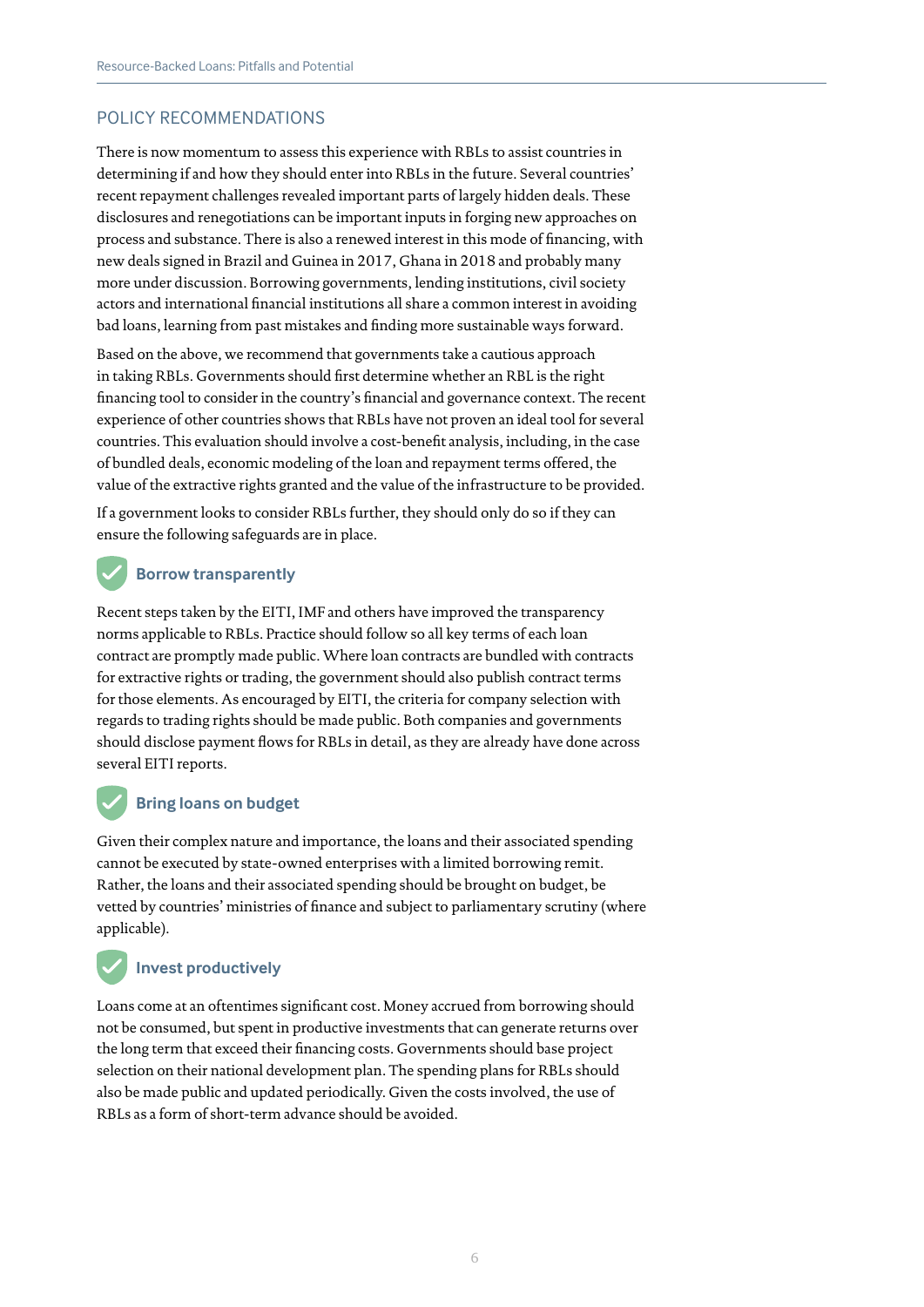## **Make borrowing more competitive**

Governments should encourage competition amongst potential RBL providers on loan terms and financed projects. This will help governments secure the best possible deals when presented with alternative options. Even when loan contracts are tied to specific projects, there could still be clauses to increase competition in selecting the contractors and executing the subcontracts to the project. Detailed project evaluations and scrutiny of infrastructure companies' cost declarations are also key. This will help ensure reasonable loan terms and value for projects funded by RBLs.

## **Use counter-cyclical loans**

RBLs allow for more flexibility in structuring the repayment schedule than regular loans. Governments of resource-rich countries should insist that the monetary burden of repayment be less when commodity prices are low, and that loans are repaid quicker when prices are high.

## **Respect prudent borrowing limits**

Countries' ministries of finance need to scrutinize any RBL and ensure that the additional loan fits in its overall debt management strategy and that total debt levels stay within prudent levels. One way to learn this is to include detailed evaluation of RBLs under various price scenarios as part of the IMF and World Bank led debt sustainability analysis.

## **Avoid using resource rights as collateral**

Rights to subsoil wealth make for poor collateral. They are very hard to value appropriately, are likely to be politically and legally contested and likely worth much less to a lender who will have difficulties utilizing it without government's support. If the lenders need guarantees, these can take the form of sovereign guarantees, money kept in escrow or securitizing additional revenue streams.

## **Bring experts to the negotiation**

Governments need robust institutions with the capacity to negotiate such complex deals as RBLs. This includes legal expertise in contracting, economic modeling of the loan conditions, valuation of resources used for repayments and unbiased technical assessments of the projects. These are all critical to ensure that governments can make informed decisions on whether the proposals it received are worthwhile. Once an RBL deal is agreed upon, it should be set out in legal instruments that fit within the country's binding legal framework and are subject to legally required oversight, as opposed to vague protocols that can create excessive ambiguity and discretion.

## **Lend responsibly**

While the primary responsibility for a country's public finances lie with the borrowing country, lenders should also ensure RBLs are only used responsibly. They should disclose key terms of contracts in line with the proposal by the IIF, encourage more competitive allocation processes and ensure debt sustainability.